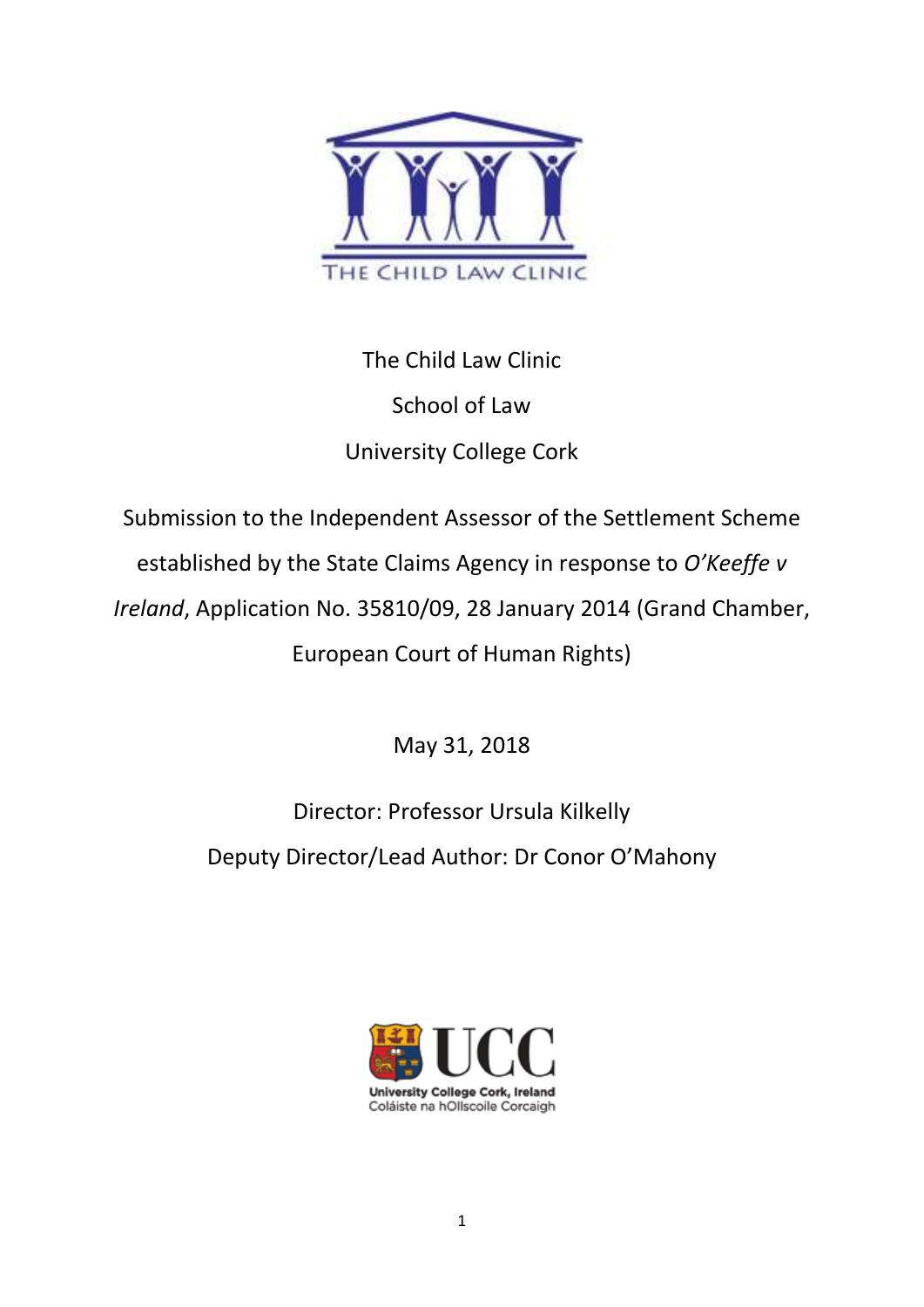## **I. Introduction**

- 1. In April 2018, the Minister for Education made a submission to the Independent Assessor defending the imposition of a condition that victims of sexual abuse in National Schools must demonstrate the existence of a prior complaint before being awarded compensation under the settlement scheme administered by the State Claims Agency as a general measure of implementation of the judgment of the Grand Chamber of the European Court of Human Rights in *O'Keeffe v Ireland* (2014). In this submission, numerous references were made to submissions made by the Child Law Clinic to the Committee of Ministers of the Council of Europe. The Independent Assessor has invited the Child Law Clinic to respond to the Minister's submission.
- 2. In this response, it will be comprehensively demonstrated that the imposition of a condition of prior complaint is out of line with the rationale of the judgment in *O'Keeffe* and falls short of adequate implementation of that judgment. By excluding victims who are similarly situated to Louise O'Keeffe in every way other than the presence of a prior complaint, the Minister is saying that the presence of a prior complaint was the crux of liability in that case—that the State's obligation under Article 3 of the ECHR to protect children in National Schools from sexual abuse was only engaged once a complaint had been made. The Minister's submission effectively reduces the violation found in *O'Keeffe* to that one issue. As will be demonstrated below, this cannot be reconciled with the judgment of the Grand Chamber.
- 3. Though obvious, it bears observing that the premise of the *ex gratia* settlement scheme is that the State accepts and seeks to give effect to the judgment of the Grand Chamber of the European Court of Human Rights (ECtHR) in *O'Keeffe v Ireland*. Since that case was decided under the legal standards set down in the European Convention on Human Rights (ECHR), care must be taken not to introduce into the application of the settlement scheme domestic law concepts of fault or negligence. By introducing an unwarranted condition of prior complaint, that, in effect, is what the Minister has sought to do.

# **II. The Judgment in** *O'Keeffe* **and the Issue of Constructive Knowledge**

- 4. By focusing on the issue of prior complaint, the Minister incorrectly characterises the basis of liability in *O'Keeffe* as being one of constructive knowledge of the complaint made against LH and of the risk that LH presented to children in his school in Dunderrow. The judgment refers to matters of which the State "ought" to have been aware. The Minister incorrectly says that this refers to the prior complaint that was in fact made in *O'Keeffe*.
- 5. The Minister's submission is fundamentally flawed in that it entirely misrepresents what the *O'Keeffe* judgment was referring to in respect of matters that the State "ought" to have been aware of. It will be demonstrated below that:
	- a. the ECtHR specifically found that the State did not have constructive knowledge of the complaint made against LH, and
	- b. the ECtHR repeatedly found that the State ought to have been aware that all children in the National School system were at risk of being abused and accordingly should have been protected against such abuse.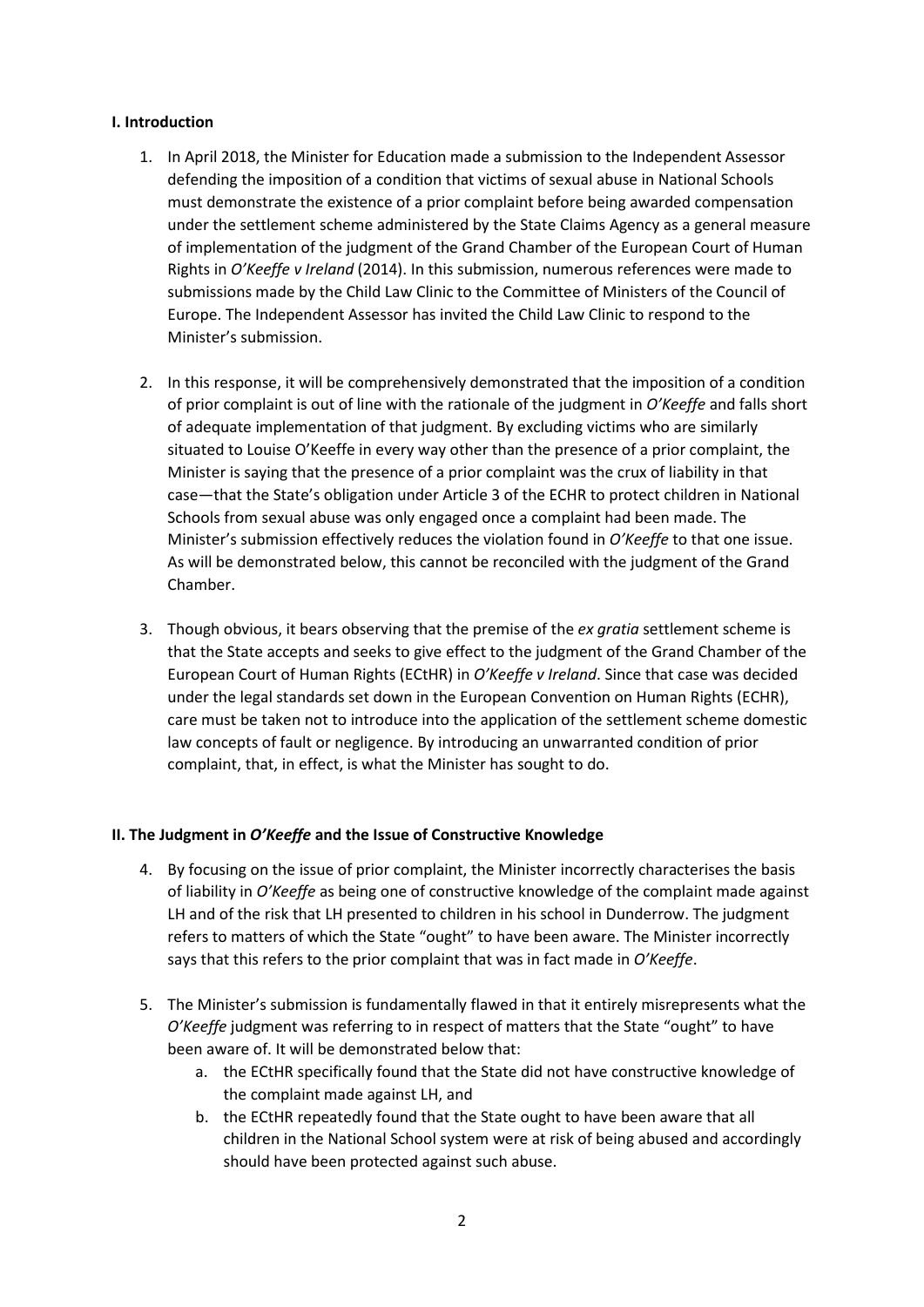6. The Minister identifies at para.5 of his submission the "central conclusions" of the decision in *O'Keeffe* by a selective and partial quotation of para.168 of the ECtHR judgment as follows:

> *"… On the contrary, potential complainants were directed away from the State authorities and towards the non-State denominational Managers (paragraph 163 above). The consequences in the present case were the failure by the non-State Manager to act on prior complaints of sexual abuse by LH, the applicant's later abuse by LH and, more broadly, the prolonged and serious sexual misconduct by LH against numerous other students in that same National School."*

7. The Minister, for reasons not made apparent, omits the immediately preceding statement of the ECtHR of the principle on which it acted—also in para.168—without which para.168 cannot be properly understood. Thus, the Minister mischaracterises the basis of the judgment. The omitted text reads:

> *"To conclude, this is not a case which directly concerns the responsibility of LH, of a clerical Manager or Patron, of a parent or, indeed, of any other individual for the sexual abuse of the applicant in 1973. Rather, the application concerns the responsibility of a State. More precisely, it examines whether the respondent State ought to have been aware of the risk of sexual abuse of minors such as the applicant in National Schools at the relevant time and whether it adequately protected children, through its legal system, from such treatment.*

> *The Court has found that it was an inherent positive obligation of government in the 1970s to protect children from ill-treatment. It was, moreover, an obligation of acute importance in a primary education context. That obligation was not fulfilled when the Irish State, which must be considered to have been aware of the sexual abuse of children by adults through, inter alia, its prosecution of such crimes at a significant rate, nevertheless continued to entrust the management of the primary education of the vast majority of young Irish children to non-State actors (National Schools), without putting in place any mechanism of effective State control against the risks of such abuse occurring. On the contrary, potential complainants were directed away from the State authorities and towards the non-State denominational Managers (paragraph 163 above). The consequences in the present case were the failure by the non-State Manager to act on prior complaints of sexual abuse by LH, the applicant's later abuse by LH and, more broadly, the prolonged and serious sexual misconduct by LH against numerous other students in that same National School."*

8. The foregoing statement of principle lays no basis for prior complaint as essential to the reasoning of the Court and, as will be explained further below, that the precise facts in *O'Keeffe* were illustrative of the principle rather than exhaustive of it. That becomes even clearer from a review of the central elements of the ECtHR judgment, which will now be explored in depth. It will be established, through detailed direct quotation of the core of the Court's reasoning and commentary thereon, that the Court's judgment cannot reasonably be interpreted as turning on the issue of prior complaint or constructive knowledge, beginning at para.145:

> *"145. … The Court's case-law makes it clear that the positive obligation of protection assumes particular importance in the context of the provision of an important public service such as primary education, school authorities being obliged to protect the*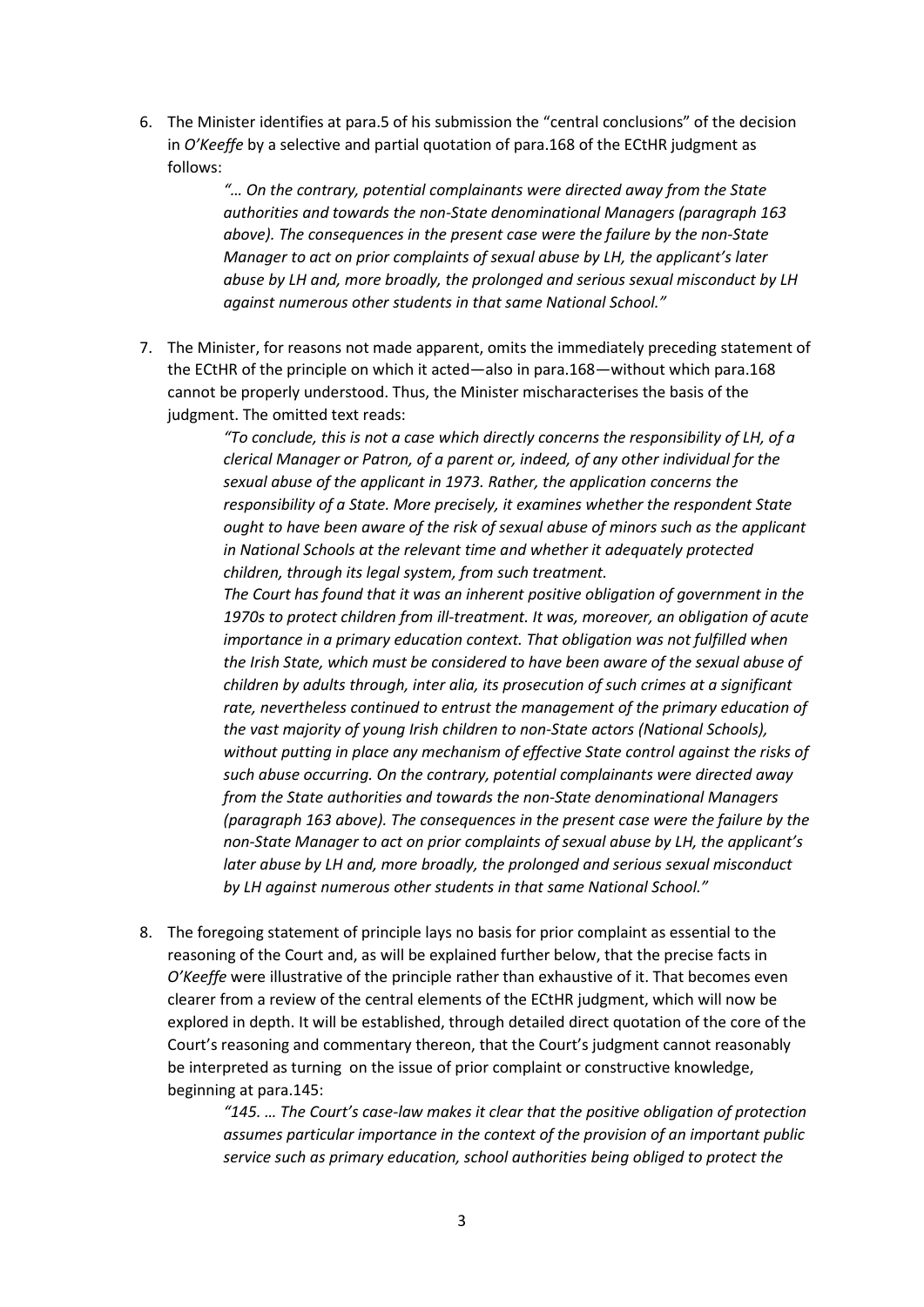*health and well-being of pupils and, in particular, of young children who are especially vulnerable and are under the exclusive control of those authorities ... 146. In sum, having regard to the fundamental nature of the rights guaranteed by Article 3 and the particularly vulnerable nature of children, it is an inherent obligation of government to ensure their protection from ill-treatment, especially in a primary education context, through the adoption, as necessary, of special measures and safeguards."* 

9. Here, the protective obligation of the State is emphasised, requiring special measures and safeguards. Shortly afterwards, at para.148, the Court stated that it:

> *"… would clarify that it considers, as did the Government, that there was no evidence before the Court of an operational failure to protect the applicant … Until complaints about LH were brought to the attention of the State authorities in 1995, the State neither knew nor ought to have known that this particular teacher, LH, posed a risk to this particular pupil, the applicant." (Emphasis added)*

- 10. Thus, the liability of the State was in no way based on any prior complaint to the State or on any actual or constructive knowledge by the State of the abuse by the abuser. This passage is clearly inconsistent with a requirement of prior complaint – indeed, it was for the very reason of the absence of prior complaint that the State was absolved of operational failures. Crucially, however, it was still found to have breached its positive obligations under Article 3 of the ECHR due to other failures, which will be explored in more detail below. In imposing a condition of prior complaint, the Minister seeks to require claimants to prove operational failures that were not proven in the *O'Keeffe* case itself and that were expressly excluded by the Court from its reasoning in holding against the State. It is paradoxical to require claimants to prove the very thing of which the ECtHR absolved the State.
- 11. As the judgment continues, the Minister's mischaracterisation of the basis of liability becomes clearer still:

*"149. It is also recalled that it is not necessary to show that "but for" the State omission the ill-treatment would not have happened. A failure to take reasonably available measures which could have had a real prospect of altering the outcome or mitigating the harm is sufficient to engage the responsibility of the State …"* 

- 12. Once again, this passage demonstrates that the imposition of a condition of prior complaint is incorrect: the only logic of requiring prior complaint is that the State ought to have known of the prior abuse and, "but for" the absence of a mechanism for handling complaints, would have acted to prevent the abuse of the complainant. That amounts to the "but for" test, expressly excluded by the ECtHR in para.149.
- 13. The judgment proceeds to clarify that the failures that the Court was concerned with were systemic rather than operational in nature, and extended beyond reporting to include prevention and detection:

"*152. In sum, the question for current purposes is therefore whether the State's framework of laws, and notably its mechanisms of detection and reporting, provided effective protection for children attending a National School against the risk of sexual abuse, of which risk it could be said that the authorities had, or ought to have had, knowledge in 1973.*"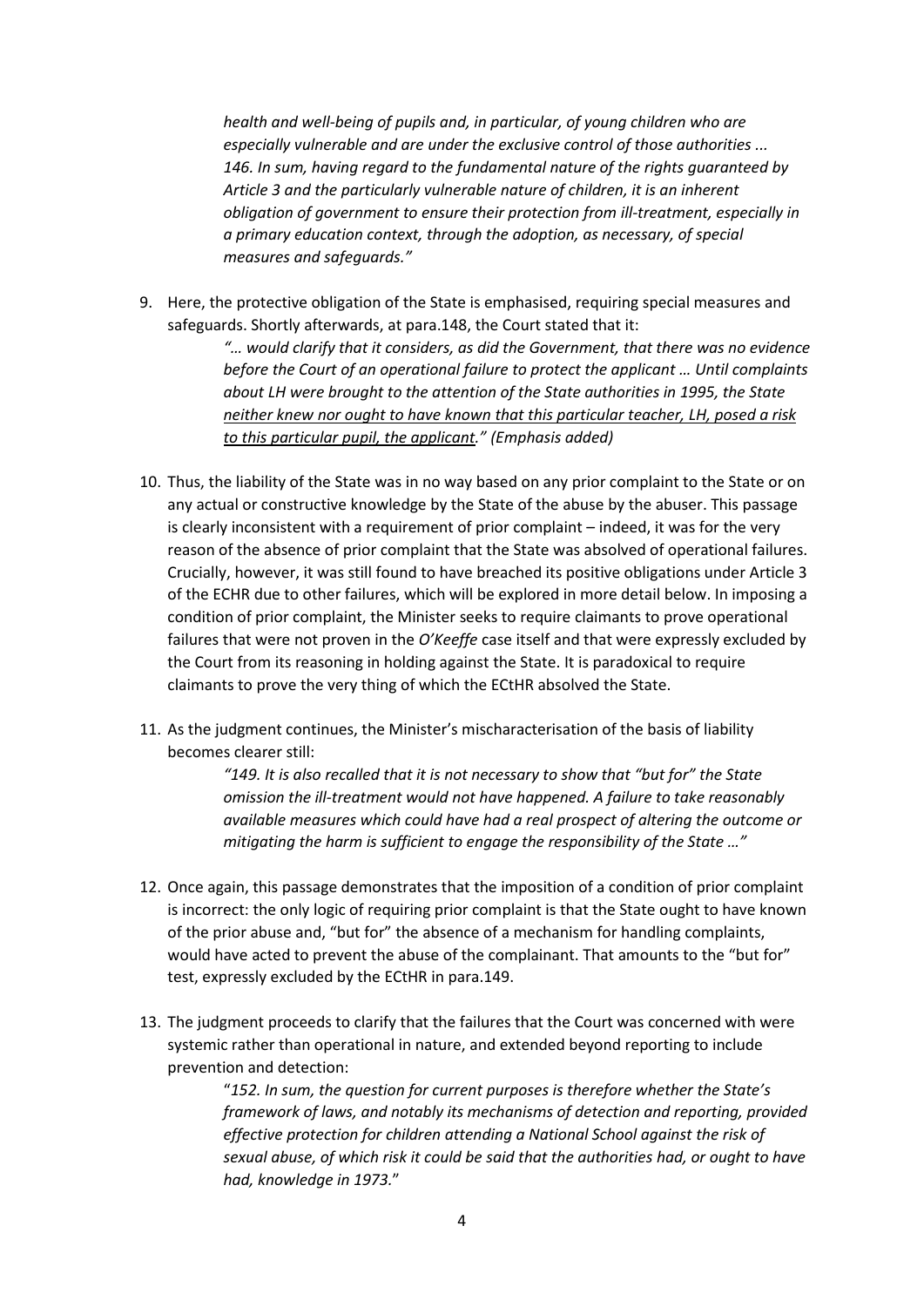14. In assessing whether the State discharged this obligation, the Court placed considerable emphasis on the State's knowledge not of the complaints made against LH in Dunderrow, but of the general systemic risk of child abuse:

*…* 

"*159. Parallel to the maintenance by the State of this unique model of education, the State was also aware of the level of sexual crime against minors through the enforcement of its criminal laws on the subject.* 

*161. Moreover, the evidence before the Court indicates a steady level of prosecutions of sexual offences against children prior to the 1970s. It has noted, in particular, the detailed statistical evidence provided by the Police Commissioner to the Carrigan Committee as early as 1931 … Drawing a causal connection between the frequency of assaults on children and the impunity expected by abusers, the Committee's report recommended legislative changes and severer punishments leading to the adoption of the 1935 Act which, inter alia, created certain sexual offences as regards young girls. Professor Ferriter's Report, sponsored by the Ryan Commission and annexed to its Report (paragraph 82 above), analysed the statistical evidence of prosecutions gathered from criminal court archives covering the period after the Carrigan Report and until 1960s. In his report, he concluded, inter alia, that those archives demonstrated a high level of sexual crime directed against young boys and girls. Lastly, the Ryan Report also evidenced complaints made to State authorities prior to and during the 1970s about the sexual abuse of children by adults … these earlier complaints still amounted to notice to the State of sexual abuse by adults of minors in an educational context.* 

*162. The State was therefore aware of the level of sexual crime by adults against minors. Accordingly, when relinquishing control of the education of the vast majority of young children to non-State actors, the State should also have been aware, given its inherent obligation to protect children in this context, of potential risks to their safety if there was no appropriate framework of protection. This risk should have been addressed through the adoption of commensurate measures and safeguards. Those should, at a minimum, have included effective mechanisms for the detection and reporting of any ill-treatment by and to a State-controlled body, such procedures being fundamental to the enforcement of the criminal laws, to the prevention of such ill-treatment and, more generally therefore, to the fulfilment of the positive protective obligation of the State." (Emphasis added)* 

15. It is clear from the above that the Court was not attributing constructive knowledge to the State of the complaint against LH (and therefore of a particular risk in Dunderrow), but of the fact that all children in the primary school system were at risk of being sexually abused. Moreover, it is notable that the reference here to an obligation to establish reporting mechanisms was described as a "minimum" obligation. On foot of this risk, the State was obliged to take a range of measures, both preventive and reactive in nature, of which a reporting mechanism was only one. The Court went on to examine a range of measures other than a mechanism for handling complaints presented by the State as evidence of an effective child protection framework, and to reject each of them as inadequate:

> *"163. The first mechanism on which the Government relied was a reporting process outlined in the 1965 Rules and the Guidance Note of 6 May 1970 (paragraph 62 above). However, none of the material submitted referred to any obligation on a*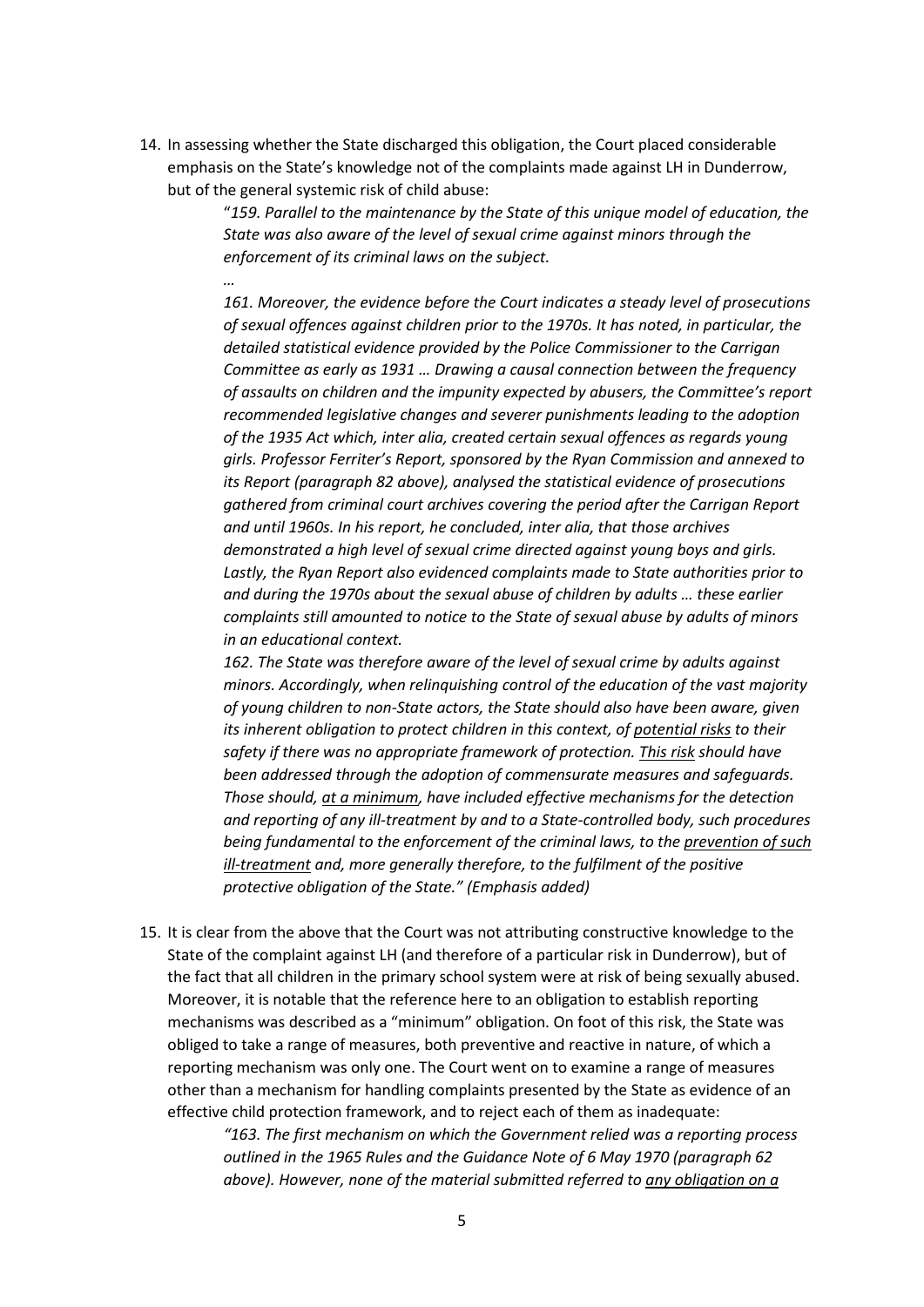*State authority to monitor a teacher's treatment of children and none provided for a procedure prompting a child or parent to complain about ill-treatment directly to a State authority. On the contrary, those with complaints about teachers were expressly channeled to the non-State denominational Manager by the text of the Guidance Note of 6 May 1970 on which the Government relied. If a parent would have been hesitant to by-pass a Manager (generally a local priest as in the present case) to complain to a State authority, the relevant rules discouraged them from doing so.* 

*164. The second mechanism invoked was the system of School Inspectors governed also by the 1965 Rules as well as by Circular 16/59 (paragraph 61 above). However, the Court notes that the principle task of Inspectors was to supervise and report upon the quality of teaching and academic performance. There was no specific reference, in the instruments on which the Government relied, to an obligation on Inspectors to inquire into or to monitor a teacher's treatment of children, to any opportunity for children or parents to complain directly to an Inspector, to a requirement to give notice to parents in advance of an Inspector's visit or, indeed, to any direct interaction between an Inspector and pupils and/or their parents. The rate of visits by Inspectors (paragraph 61 above) did not attest to any local presence of relevance. Consistently with this fact, the Government did not submit any information about complaints made to an Inspector about a teacher's ill-treatment of a child. As pointed out by Hardiman J in the Supreme Court, the Minister (via his Inspectors) inspected the schools for their academic performance but it did not go further than that: the Minister was deprived of the direct control of the schools because the non-State Manager was interposed between the State and the child (paragraph 35 above). The Court is therefore of the view that the mechanisms on which the Government relied did not provide any effective protective connection between the State authorities and primary school children and/or their parents and, indeed, this was consistent with the particular allocation of responsibilities in the National School model." (Emphasis added)* 

- 16. These failings all applied on a systemic level, and applied in the same way whether or not a complaint had actually been made. They were therefore common to all victims of sexual abuse in National Schools in the 1960s and 1970s. By selectively focusing on the issue of complaint, the Minister seeks to wish this crucial passage out of existence.
- 17. On the basis of this detailed analysis of numerous issues that went well beyond the mere necessity for a mechanism for handling complaints, the Court concluded:

*"165. The Court is therefore of the view that the mechanisms on which the Government relied did not provide any effective protective connection between the State authorities and primary school children and/or their parents and, indeed, this was consistent with the particular allocation of responsibilities in the National School model."* 

18. Notably, this conclusion regarding a failure by the State to discharge Convention obligations makes no mention of the issue of prior complaint. And although a complaint had been made in *O'Keeffe* itself, the next paragraph clarifies that the facts of *O'Keeffe* are seen by the Court as merely illustrative of the consequences of broader, systemic failures by the State rather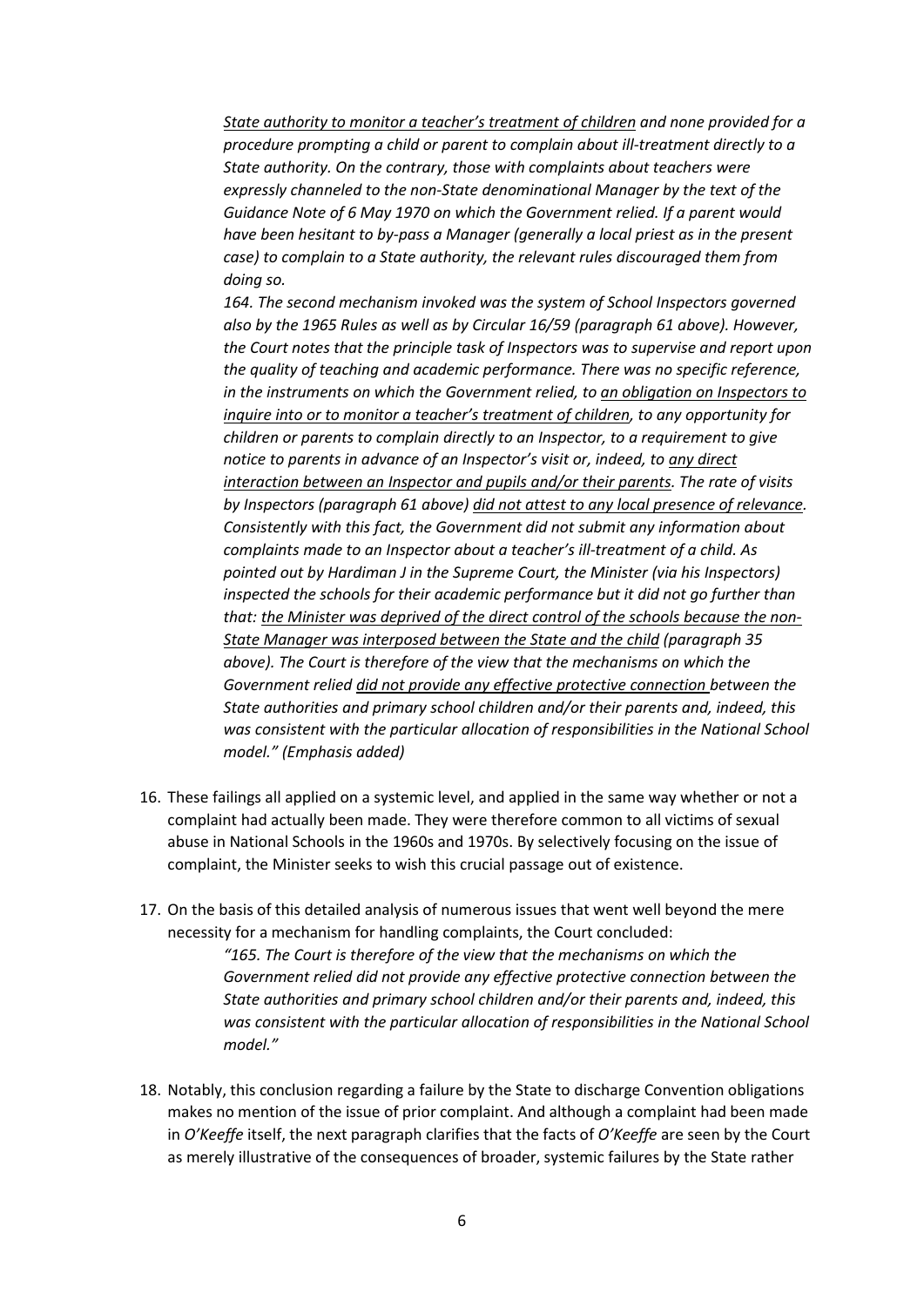than exhaustive of the circumstances in which a failure to discharge Convention obligations might arise:

*"166. The facts of the present case illustrate, in the Court's opinion, the consequences of this lack of protection and demonstrate that an effective regulatory framework of protection in place before 1973 might "judged reasonably, have been expected to avoid, or at least, minimise the risk or the damage suffered" by the present applicant …"* 

19. The Court returns to the issue of systemic risk to all children in National Schools rather than location-specific risk in Dunderrow at the end of its judgment:

> *"168. To conclude … the application concerns the responsibility of a State. More precisely, it examines whether the respondent State ought to have been aware of the risk of sexual abuse of minors such as the applicant in National Schools at the relevant time and whether it adequately protected children, through its legal system, from such treatment."*

20. The conclusion of the Court makes it clear that the basis on which the State was found to have violated Article 3 of the ECHR was not that it should have known about and responded to the complaint against LH, but that it should have known that all children in the National School system were at risk of sexual abuse and yet failed to take effective steps to control against the risk of such abuse occurring:

> *"[168.] The Court has found that it was an inherent positive obligation of government in the 1970s to protect children from ill-treatment. It was, moreover, an obligation of acute importance in a primary education context. That obligation was not fulfilled when the Irish State, which must be considered to have been aware of the sexual abuse of children by adults through, inter alia, its prosecution of such crimes at a significant rate, nevertheless continued to entrust the management of the primary education of the vast majority of young Irish children to non-State actors (National Schools), without putting in place any mechanism of effective State control against the risks of such abuse occurring."*

21. The above analysis demonstrates that in its analysis of how the relevant law applies to the facts of the case, the Grand Chamber did not focus on the specific complaint made against LH and on the operational failure to respond to that complaint; on the contrary, the Court specifically absolved the State of wrongdoing on that issue. Instead, a violation of Article 3 of the ECHR was found due to a much broader failure to respond to systemic risk to all children in the National School system. The judgment in *O'Keeffe* did not turn on or impose a condition of prior complaint as a basis for liability; indeed, the text of the judgment is inconsistent with any such condition. Since it is clear that the *O'Keeffe* judgment did not turn on constructive knowledge of the complaint, and that liability in the case turned on a range of factors (of which failure to respond to a complaint was just one), the presence or absence of a complaint cannot be used as the threshold for liability in other cases.

#### **III. Strict liability**

22. At para.2(iii) of the Minister's submission, it is argued that the interpretation of the *O'Keeffe* judgment offered here would *"impose strict liability on the State"*. This is a distortion of the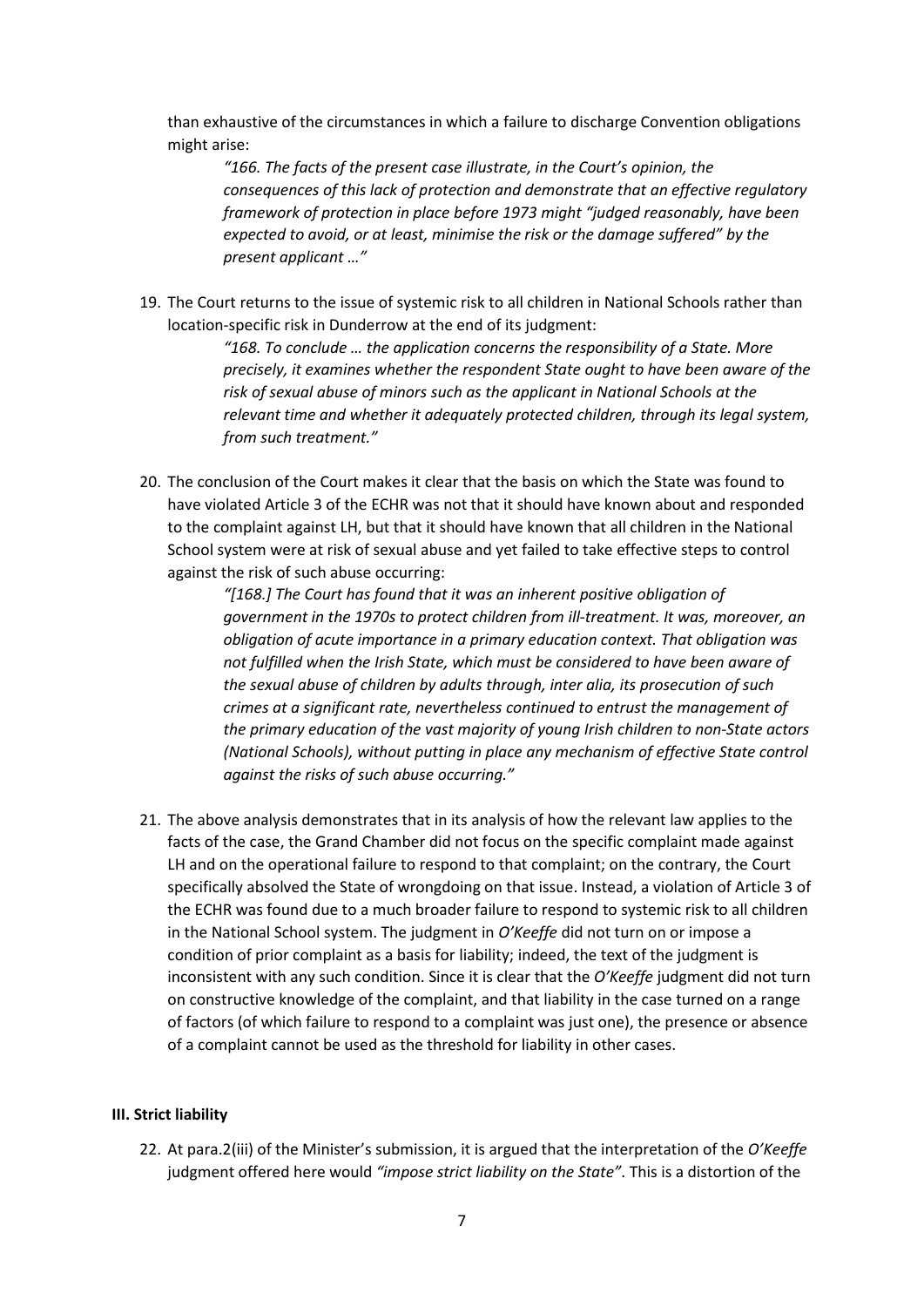meaning of the term strict liability, which is defined by the *Oxford Dictionary of Law* as "[l]iability for a wrong that is imposed without the defendant having to prove that the defendant was at fault". There is no question of strict liability: the State's liability stems from failings identified by the Grand Chamber other than the failure to have a mechanism for handling complaints, set out in detail at paras.164-165 of *O'Keeffe* (see para.15 above).

23. At para.4 of his submission, the Minister cites para.144 of the *O'Keeffe* judgment, in which the Court held that "not every risk of ill-treatment could entail a Convention requirement to take measures to prevent that risk", and relies on that passage as evidence that the State was not obliged to take measures to protect children unless it had or ought to have had knowledge that they were being abused. But again, this distorts the judgment by ignoring the Court's focus on the risk of abuse, and not the actual occurrence of abuse or complaints of abuse. The nub of the judgment is that in relation to this particular risk—namely, that children in schools might be sexually abused—the Court held that the State **was** obliged to take measures to protect children. The Minister could only properly seek shelter behind para.144 of the *O'Keeffe* judgment if the Court had found that the State was not obliged to take measures to protect children against the risk of sexual abuse in National Schools. This is the opposite of what the Court actually found.

#### **IV. Factual matrix**

- 24. In para.2(iii) of the Minister's submission, it is argued that the violation in *O'Keeffe* could only have arisen due to the presence of a prior complaint because the judgment in *O'Keeffe* "was founded in its own factual matrix". That is not so: as explained at paras. 8 and 18 above, the Court expressly found that the factual matrix in *O'Keeffe* illustrated a particular consequence of a broader State failure. This is inconsistent with the proposition that the factual matrix in *O'Keeffe* circumscribed or exhausted the Court's finding of State failure. Furthermore, it is irreconcilable with both the finding of no operational failure (i.e. failure by reference to the particular factual matrix) and the finding of systemic failure.
- 25. Further, and as already explained, the Minister is seeking to isolate and assign undue importance to a single element of that factual matrix (namely, the presence of a prior complaint) while entirely ignoring all other aspects of the factual matrix (such as the inadequate inspection regime and the absence of direct State control over teachers).
- 26. Within that factual matrix, the emphasis of the judgment was on mitigating risk: on preventing abuse, not investigating abuse that had already occurred. The level of risk that existed was such that in National Schools in the 1960s and 1970s, child sex abusers were allowed to operate unhindered over prolonged periods of time. The widespread incidence of this abuse was acknowledged by the Supreme Court in the domestic proceedings in O'Keeffe.<sup>1</sup> Clearly, the prevalence of abuse was many times higher than the prevalence of

<sup>1</sup> In his dissenting judgment in *O'Keeffe v Hickey* [2009] 2 IR 302 at 346-347, Geoghegan J commented that "[r]egrettably, this court has become aware through the numerous judicial review cases seeking to stop criminal trials that in many instances there have been alleged sexual assaults by teachers in a semi-concealed fashion in the actual classroom while teaching." The Supreme Court ([2009] IESC 39) subsequently declined to award costs to the State against Louise O'Keeffe specifically on the basis that her case concerned a complex point of law affecting "a substantive volume of [sex abuse] cases…a significant number of which involve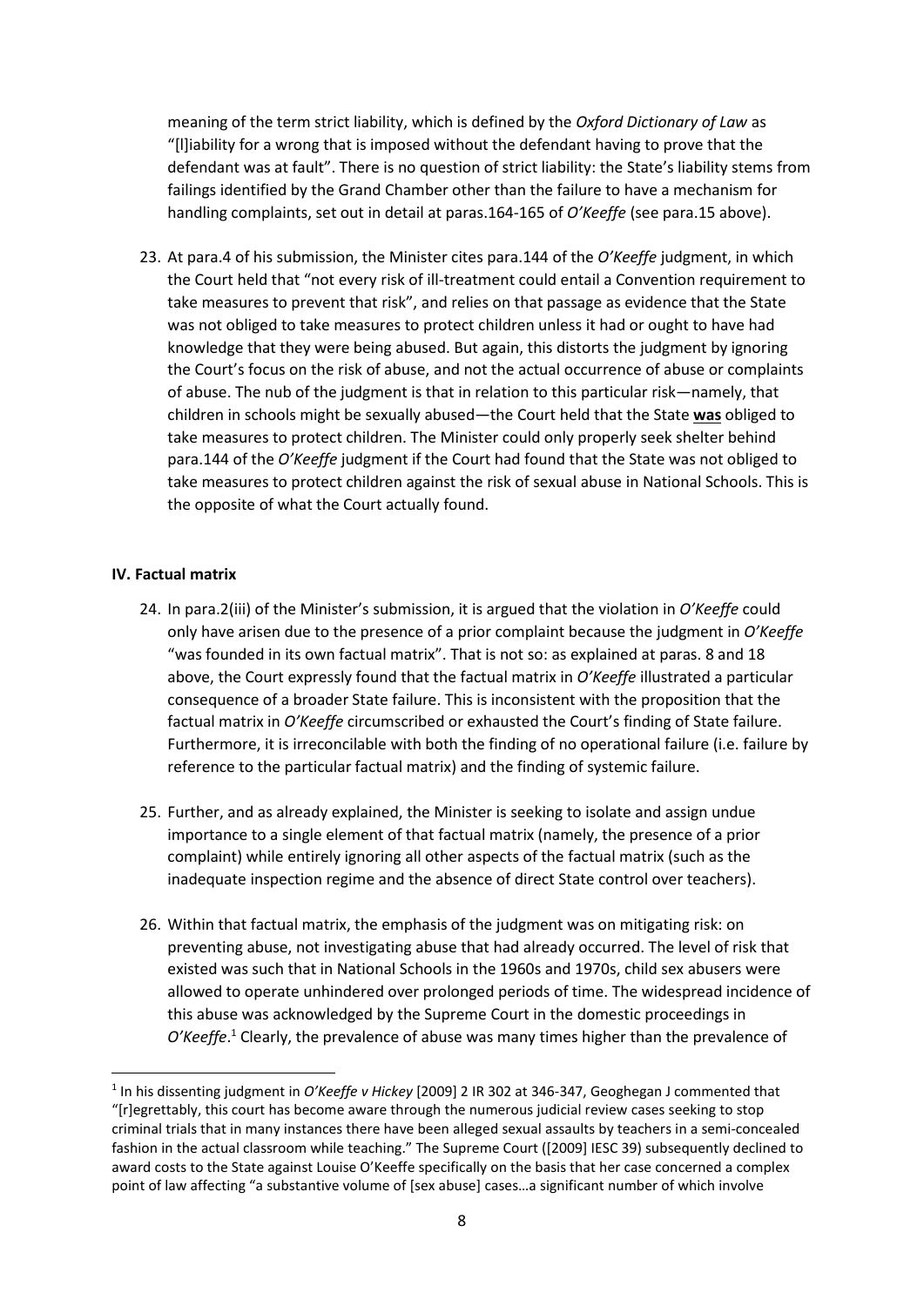complaints, which explains why there are (according to the figures offered in the State's own action plans submitted to the Committee of Ministers) 360 known victims, but only 7 have been offered settlements (all on the basis of prior complaint against a single abuser). Thus, the level of failure by the State goes far beyond a mere failure to respond to complaints. The Grand Chamber in *O'Keeffe* found that the State knew that there was a significant incidence of sexual crime against children, and thus ought to have known that there was a significant risk that children would be abused in National Schools. And yet the State chose to do precisely nothing to control against that risk. Many hundreds of children experienced horrific sexual abuse on countless occasions as a result. This was the product of a catastrophic and systems-wide failure by the State to take any preventive measures, choosing instead to ignore a risk of which it was aware.

27. The necessary implication of the Minister's submission is that the *O'Keeffe* case came down to a failure to respond to a specific complaint against a specific individual in Dunderrow. The factual matrix of *O'Keeffe*, and the reasoning given by the Court in finding a violation due to a failure to take proactive steps to mitigate a risk of sexual abuse (and not merely reactive steps to investigate complaints of sexual abuse), clearly demonstrate that that contention is untenable.

### **V. Shifting of onus from State to abuse victims who were unlikely to make complaints**

- 28. By imposing a condition of prior complaint on the availability of redress, the State has shifted the onus from itself (to take proactive and preventive measures) to vulnerable children who are victims of sexual abuse (to make disclosures leading to complaints). Moreover, not only does the onus shift to the victims to report but do so contemporaneously with or shortly after the abuse (since delayed reports in adulthood will not have been made "prior" to the abuse of other victims).
- 29. This is an unconscionable position that ignores the reality that the vast majority of children who are victims of sexual abuse do not disclose that abuse. Those that do usually wait a significant period of time (mostly until adulthood) before doing so; and even in the minority of cases were the abuse is disclosed at or shortly after the time at which it occurred, this often does not result in a complaint to the authorities. This was particularly true in Ireland in the 1960s and 1970s, when the abusers were prominent pillars of society such as schoolmasters and members of the clergy, and the power imbalance inherent in cases of child sex abuse was magnified even further. The very fact that there was no proper State system in place for handling complaints against such individuals further mitigated against the making of such complaints to begin with—and yet the State now seeks to take advantage of its own failures in this regard by perversely turning those failures into a defence and a reason to limit the scope of liability.
- 30. In *O'Keeffe*, the State rightly argued (and the Court upheld, at para.143) the principle that anachronistic hindsight should not be imposed on the events of many decades ago (through the Court rejected the State's argument of ignorance on the facts). However, the State now

teachers whose salary is paid by the State", and that "their number reflects the fact that they are the accumulation of claims of wrongdoing extending over the past three or four decades."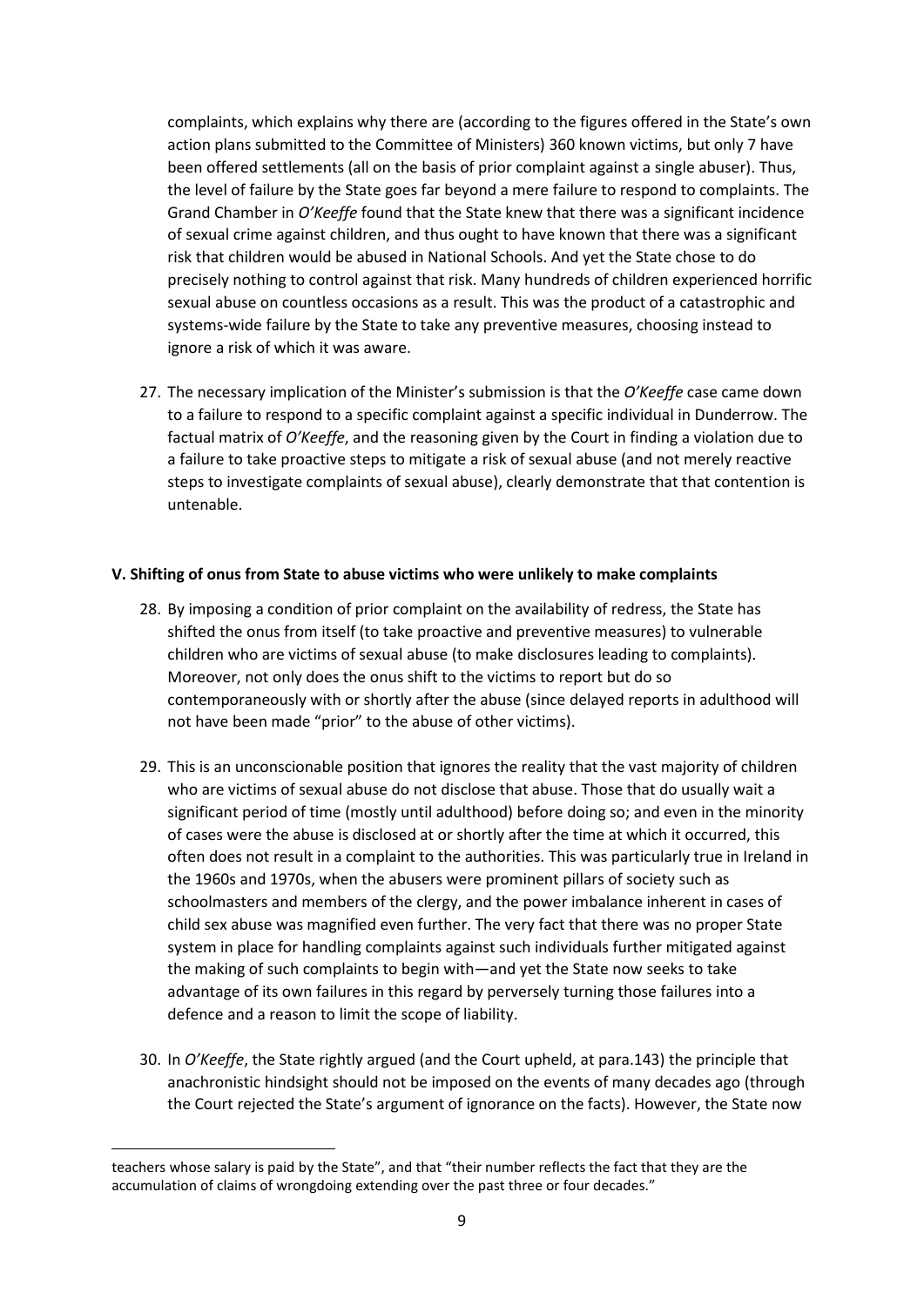refuses the face the corollary of its argument against anachronism: that, in the Ireland of the 1960s and 1970s, the power imbalances between abused and abuser were far greater than they are today and were such as to stifle complaint in the absence of the protective measures required of the State by the Court.

- 31. Seen in this light, it is clear why only a single prior complaint has thus far been brought to the attention of the State Claims Agency within this settlement scheme, even though there are 360 known victims. Even in that case, the prior complaint was not made at the school attended by the seven victims who received compensation but was identified from documents associated with the Ryan Report.
- 32. An overwhelming body of international research demonstrates that children rarely disclose sexual abuse; if disclosures are made, this usually occurs only after reaching adulthood. Moreover, even in the rare cases where children do make disclosures (for example, to family members or friends) at the time of, or shortly after, the abuse, these do not always result in complaints being made to the authorities. The state of the research is summarised as follows by Olafson and Lederman:

*"There appears to be a consensus among researchers that most child sexual abuse victims delay disclosing, often until adulthood. A number of well-designed retrospective surveys now show that the great majority of victims delay disclosing contact child sexual abuse during childhood (Finkelhor, Hotaling, Lewis, & Smith, 1990; Smith et al., 2000). These surveys also indicate that even when adults recall having told someone about the abuse, the majority of these cases were not then reported to the authorities."*<sup>2</sup>

33. Moreover, this research is not new; Olafson and Lederman observe that for over a century, *"there was statistical evidence that children often delay disclosure or remain completely*  silent about sexual victimization<sup>"</sup>.<sup>3</sup> The message from the research has been consistent over that time. In 1979, David Finkelhor found that in a study of 796 adults, 19.2% of the woman and 8.6% of the men had been sexually abused as children; but of these, 83% of the boys and 63% of the girls did not tell anyone.<sup>4</sup> This trend has been repeatedly echoed in the research ever since. In a widely-cited 1994 study, Lamb and Edgar-Smith found that while the mean age at which the first incident of abuse occurred was 8, the mean age of first disclosure was 18.<sup>5</sup> In a review of more recent research published between 2004 and 2007, Allnock comments that "delayed disclosure is common", and that studies *"consistently show that between 46 and 69 per cent of adults abused as children never disclosed it in their* 

<sup>&</sup>lt;sup>2</sup> Erna Olafson and Judge Cindy S. Lederman, "The State of the Debate About Children's Disclosure Patterns in Child Sexual Abuse Cases" (2006) *Family and Court Journal* 27 at 29, citing D. Finkelhor, G. Hotaling, I. Lewis & C. Smith, "Sexual abuse in a national survey of adult men and women: Prevalence, characteristics, and risk factors" (1990) 14(1) *Child Abuse and Neglect* 19-28 and D.W. Smith, E.J. Letourneau, B.E. Saunders, D.G. Kilpatrick, H.S. Resnick & C.L. Best, "Delay in disclosure of childhood rape: Results from a national survey" (2000) 24(2) *Child Abuse and Neglect* 273-287.

<sup>3</sup> Olafson and Lederman (2006) at 28.

<sup>4</sup> David Finkelhor, *Sexually Victimised Children* (New York: Free Press, 1979).

<sup>&</sup>lt;sup>5</sup> Sharon Lamb and Susan Edgar-Smith, "Aspects of Disclose: Mediators of Outcome of Child Sexual Abuse" (1994) 9(3) *Journal of Interpersonal Violence* 307 at 314-316.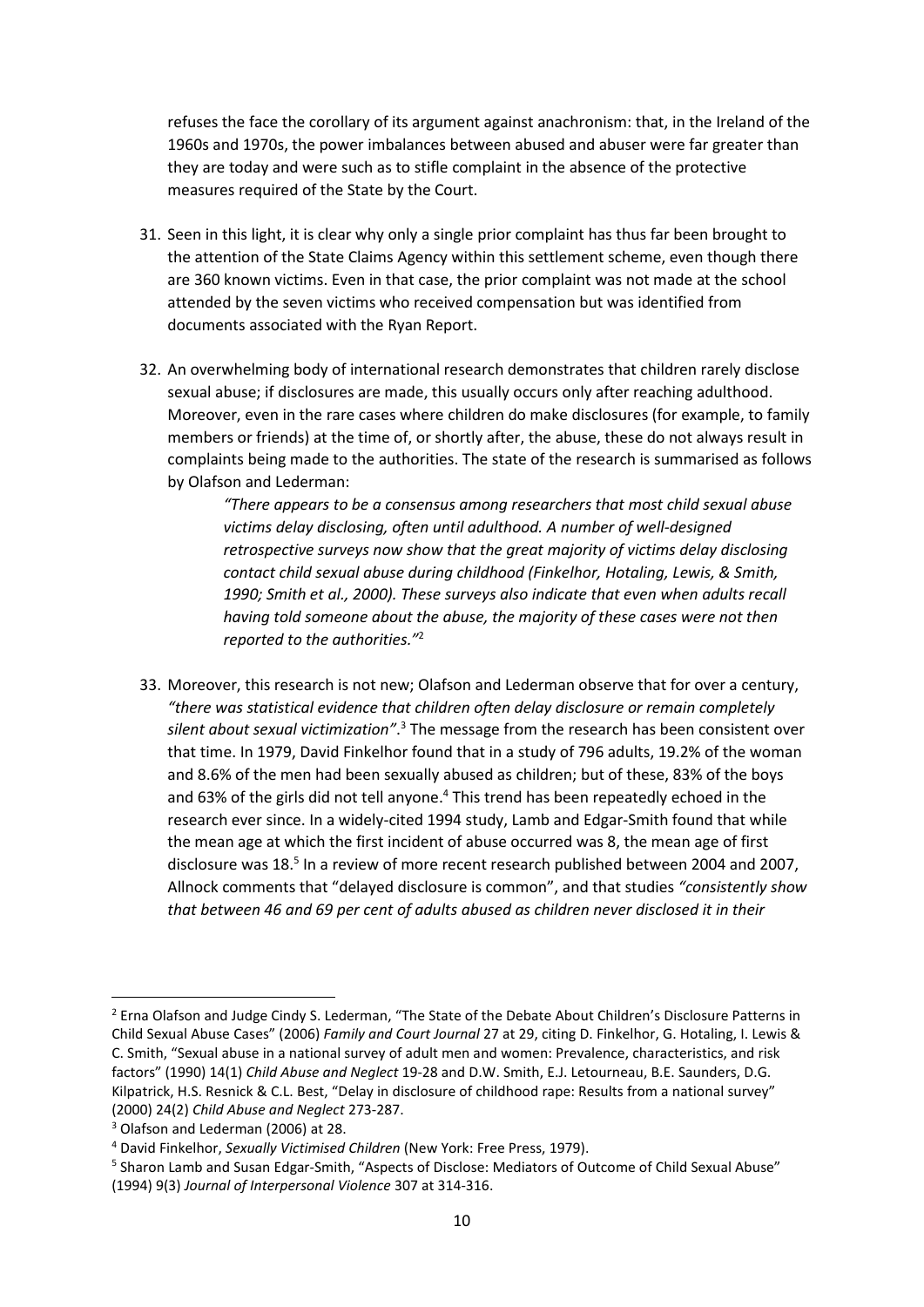*childhood"*. 6 A study published by London *et al* in 2005 found that *"approximately 60%-70% of adults do not recall ever disclosing their abuse as children, and only a small minority of participants (10%-18%) recalled that their cases were reported to the authorities"*. 7

- 34. In summary, the great majority of children who are victims of sexual abuse do not disclose the abuse at all during their childhood. Of those who do, there are often significant delays between the abuse and the disclosure; and even then, only a minority of disclosures result in a complaint being made to the authorities.
- 35. In light of this, it is impossible to see how a State system dependent on prior complaints which, in reality, would not be made, could be effective or meet the requirements of the *O'Keeffe* judgment. It is clear from international research that if the State's obligation to take measures in response to the risk of child sexual abuse is only engaged once a complaint has been made by a child, the State's obligation is reduced to a minimal level that is impossible to reconcile with the strong emphasis placed by the ECtHR on the obligation of the State to take measures to protect children in primary schools from the risk of sexual abuse. It suggests that risk only arises, and only becomes something of which the State ought to have been aware, once a complaint has been made. However, the entire tenor of the *O'Keeffe* judgment could not be clearer in identifying that the risk was inherent to the system itself, was system-wide and was one of which the State ought to have been aware (see, in particular, paras.145-146 and 161-162 of *O'Keeffe*). Thus, the State's obligation was unquestionably engaged in all schools at all times even in the absence of prior complaint, and was not fulfilled for a variety of reasons, of which the absence of a mechanism for handling complaints was just one.
- 36. Moreover, given the lengthy delays typical in the minority of cases of sexual abuse that do generate a report to the authorities, the condition that the complaint must have been made prior to the abuse experienced by a particular victim if that victim is to be entitled to a settlement all but ensures that settlements will not be made.

### **VI. Supervision by Committee of Ministers**

<u>.</u>

37. At paras.18-19 of his submission, the Minister seeks to place great weight on the fact that the Committee of Ministers has thus far accepted the condition of prior complaint as legitimate. At para.2(v), the Minister states—in error—that the Committee "*received the UCC CLC [Child Law Clinic] papers in April 2015 and November 2016"* and *"[f]ollowing consideration of the issue, the Committee was satisfied with the position that has been adopted by the State."* The Committee has, to date, considered one submission by the Child Law Clinic (April 22, 2015) and one submission by the Irish Human Rights and Equality Commission (IHREC) (October 12, 2015). It has not yet considered two subsequent submissions—one each by the Child Law Clinic (November 4, 2016 – see Appendix A) and the IHREC (October 6, 2016; see Appendix B)—which have pointed out significant legal and

<sup>&</sup>lt;sup>6</sup> Debra Allnock, "Children and young people disclosing sexual abuse: An introduction to the research" (London: NSPCC, 2014), available at http://www.childmatters.org.nz/file/Diploma-Readings/Block-2/Sexual-Abuse/3.4-children-and-young-people-disclosing-sexual-abuse-updated.pdf.

<sup>&</sup>lt;sup>7</sup> K. London, M. Bruck, S.J. Ceci & D.W. Shuman, "Disclosure of child sexual abuse: What does the research tell us about the ways that children tell?" (2005) 11(1) *Psychology, Public Policy, and Law* 194 at 203.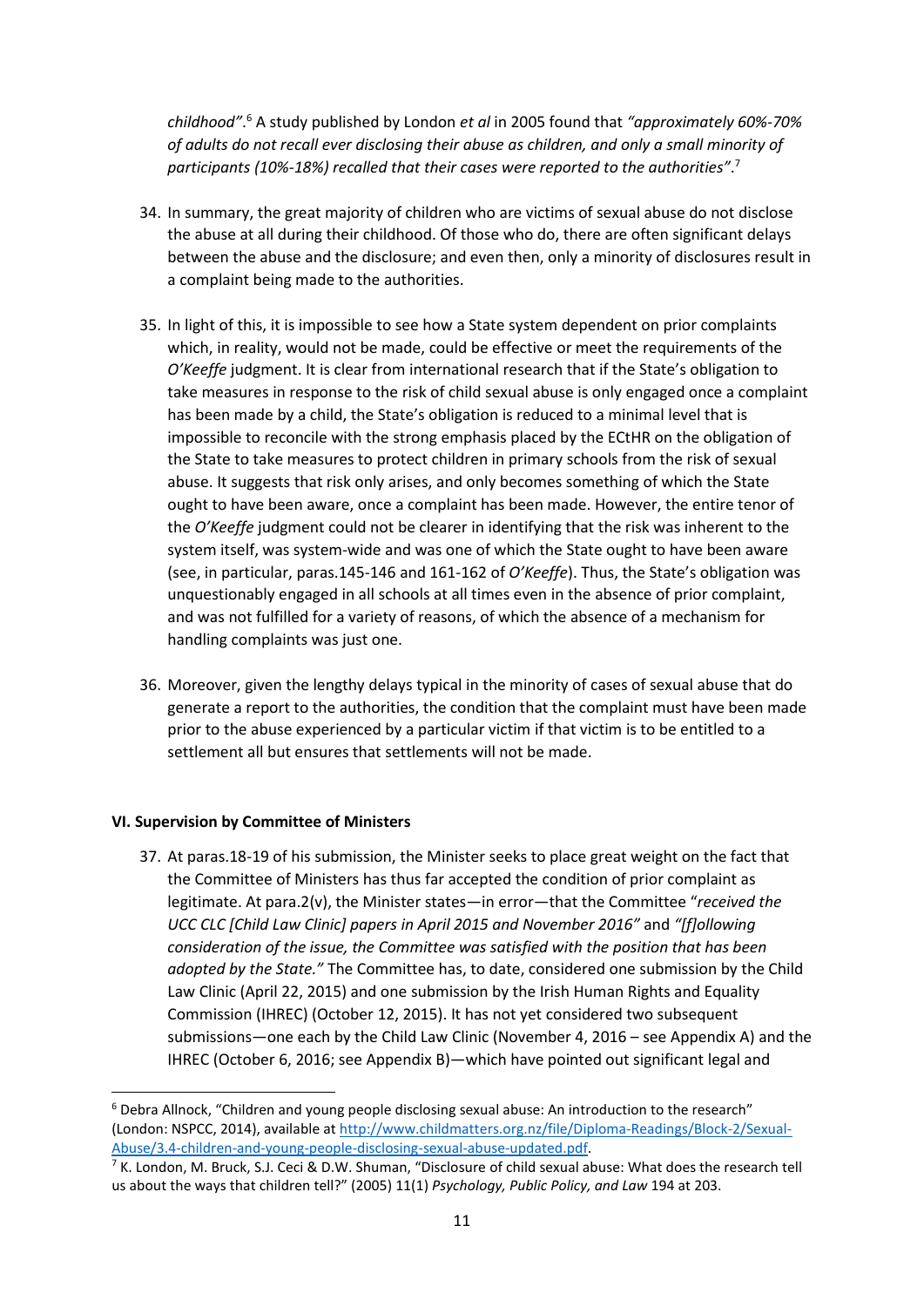factual errors made in the reasoning of the Committee of Ministers when accepting the condition of prior complaint as legitimate.

- 38. While the Committee's view is of interest, it is not determinative of the matter, for two reasons: first, it has no formal legal status, and second, as just noted, the Committee's consideration to date of the State's implementation of the *O'Keeffe* judgment is tainted by legal and factual errors.
- 39. The lack of formal legal status of the Committee's findings is reflected in the Committee's own rules, which stipulate that the Committee may make interim resolutions *"in order to provide information on the state of progress of the execution or, where appropriate, to*  express concern and/or to make suggestions with respect to the execution".<sup>8</sup> Note that an interim resolution may *"express concern and/or make suggestions"*, but may not impose a binding requirement on a State. The Rules allow the Committee to pass a final resolution in cases where the High Contracting Party concerned has taken all the necessary measures to abide by the judgment that its functions have been exercised.<sup>9</sup> No such resolution has been passed in respect of *O'Keeffe*; and even if it had, it would not act as a bar to future litigation before the ECtHR. Ultimately, the power to interpret the ECHR rests with the Court, not the Committee. The Committee's rules provide that questions of interpretation of the Convention are to be referred to the ECtHR rather than resolved by the Committee.<sup>10</sup> This is further reflected in the ECHR itself; Article 32(1) provides that *"[t]he jurisdiction of the Court shall extend to all matters concerning the interpretation and application of the Convention and the Protocols thereto"*, while Articles 42 and 44 provide that judgments of the Court *"shall be final"*. There is no corresponding provision in the Committee's rules concerning the status of its resolutions. The recent Copenhagen Declaration stated that the ECtHR "authoritatively interprets the Convention".<sup>11</sup>
- 40. The legal and factual errors in the Committee's consideration of the State's response to the *O'Keeffe* judgment become clear when its commentary on the State's Actions Plans, and submissions made to the Committee regarding those Actions Plans, is examined. The rationale of the Committee was expressed as follows:

*"In sum, the limits imposed on the settlement scheme appear acceptable as long as the authorities ensure that the flexible and holistic approach of the State Claims Agency is maintained. In addition, the Irish authorities have confirmed that, should an individual be dissatisfied with the assessment by the State Claims Agency, he or she is free to lodge a complaint before the domestic courts. This domestic judicial supervision of the settlement scheme should therefore provide an effective, domestic safeguard and avoid repetitive cases being brought before the Court." (Emphasis added)* 

<sup>8</sup> *Rules of the Committee of Ministers for the supervision of the execution of judgments and of the terms of friendly settlements*, Rule 16, available at https://rm.coe.int/16806eebf0.

<sup>9</sup> *Rules of the Committee of Ministers for the supervision of the execution of judgments and of the terms of friendly settlements*, Rule 17, available at https://rm.coe.int/16806eebf0.

<sup>&</sup>lt;sup>10</sup> Rules of the Committee of Ministers for the supervision of the execution of judgments and of the terms of *friendly settlements*, Rules 10 and 11, available at https://rm.coe.int/16806eebf0.

<sup>11</sup> *Copenhagen Declaration*, April 12-13, 2018, para.26, available at https://rm.coe.int/copenhagendeclaration/16807b915c.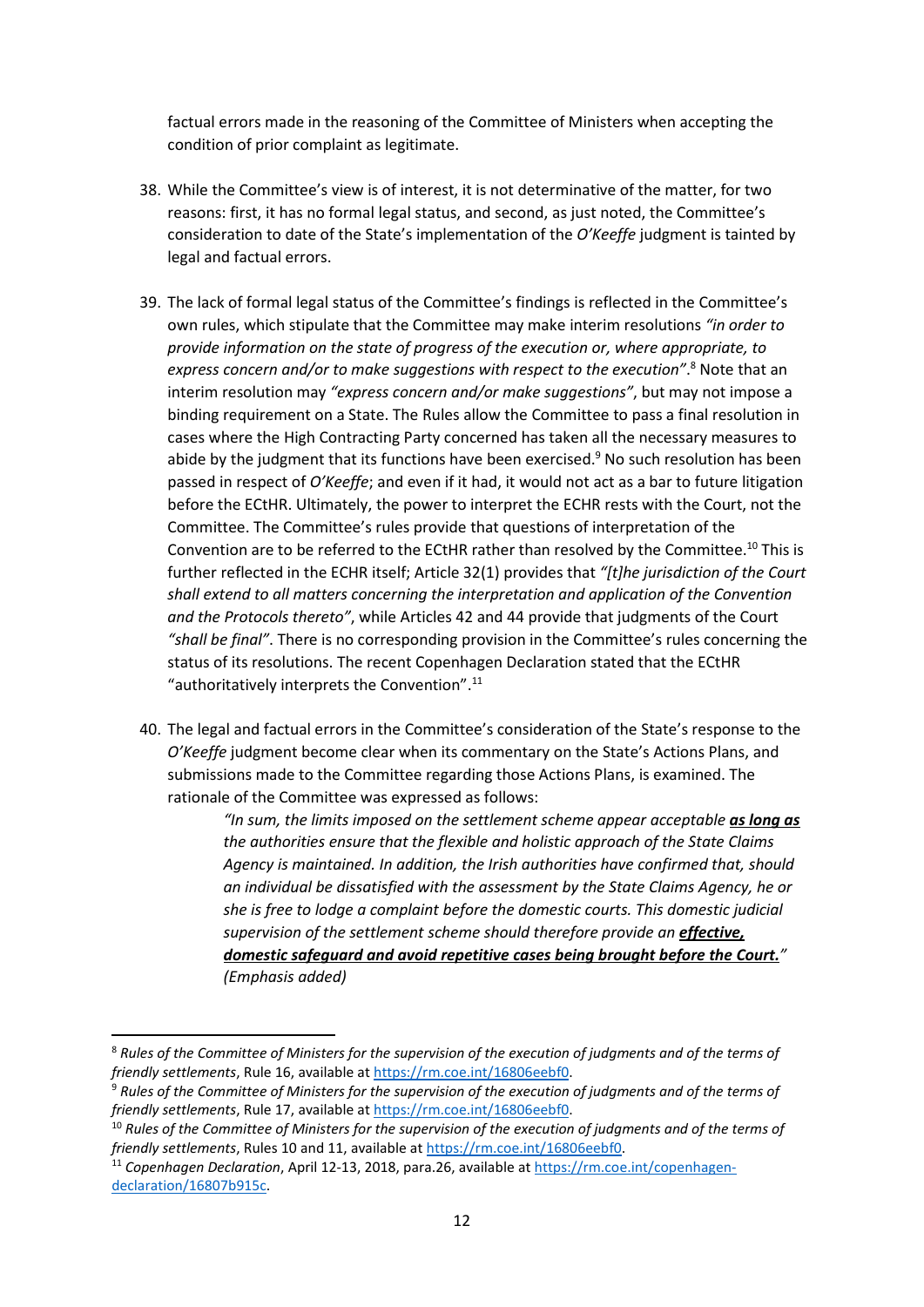- 41. Thus, the acceptance of the condition of prior complaint as legitimate was expressly made conditional upon effective supervision by the domestic courts and on a flexible and holistic approach being adopted by the State authorities, with the aim of avoiding repetitive applications to the Court.
- 42. It is clear that neither of these conditions is being met. First, there is no effective judicial supervision of the settlement scheme. As the Minister points out in para.17 of his submission to the Independent Assessor, the High Court has repeatedly held that litigation against the State in the domestic courts by victims of abuse in National Schools cannot succeed. In each of Naughton v Dummond,<sup>12</sup> Kennedy v Murray<sup>13</sup> and Wallace v Creevey,<sup>14</sup> the High Court held that in light of the Supreme Court decision in *O'Keeffe*, and separate precedents on the status of the ECHR in Irish domestic law, the claim against the State for either vicarious or direct liability was "bound to fail". The claims in all three cases were struck out as disclosing no reasonable cause of action. More recently, in *Murray & Ors v*  Minister for Education,<sup>15</sup> abuse victims who had discontinued proceedings against the State under threat of costs following the Supreme Court decision in *O'Keeffe* were refused permission by the Court of Appeal to re-enter proceedings. Leave to appeal to the Supreme Court against this decision was denied in *Allen v Minister for Education*. 16
- 43. Thus, while the Committee's acceptance of the settlement scheme was predicated on the presence of *"domestic judicial supervision of the settlement scheme … [providing] an effective domestic safeguard and [avoiding] repetitive cases being brought before the Court"*, the reality is that the domestic courts have repeatedly refused to entertain any and all litigation against the State by victims of abuse in National Schools. The inevitable result is that repetitive cases will be indeed brought before the ECtHR. The Child Law Clinic has been actively consulting with the solicitors of multiple victims, including the applicant recently refused leave by the Supreme Court in *Allen v Minister for Education*, <sup>17</sup> and preparations for an application to the ECtHR are at an advanced stage. Thus, the prospects of effective judicial review and supervision of the settlement scheme are so remote as to be nonexistent.
- 44. The second condition attached to the Committee's acceptance of the legitimacy of the settlement scheme was that the State adopt a "*holistic and flexible approach"*. To date, just seven offers of settlements have been made under the scheme—all of which relate to prior complaints in respect of one single abuser—even though at least 360 cases arise for consideration.<sup>18</sup> A settlement rate of just 2% is not indicative of a flexible and holistic approach.

-

<sup>18</sup> 1259 Meeting, 7-9 June 2016, https://search.coe.int/cm/pages/result\_details.aspx?objectid=090000168064e699.

<sup>12</sup> [2016] IEHC 290.

<sup>13</sup> [2016] IEHC 291.

<sup>14</sup> [2016] IEHC 294.

<sup>15</sup> [2017] IECA 216.

<sup>16</sup> [2018] IESCDET 33.

<sup>17</sup> [2018] IESCDET 33.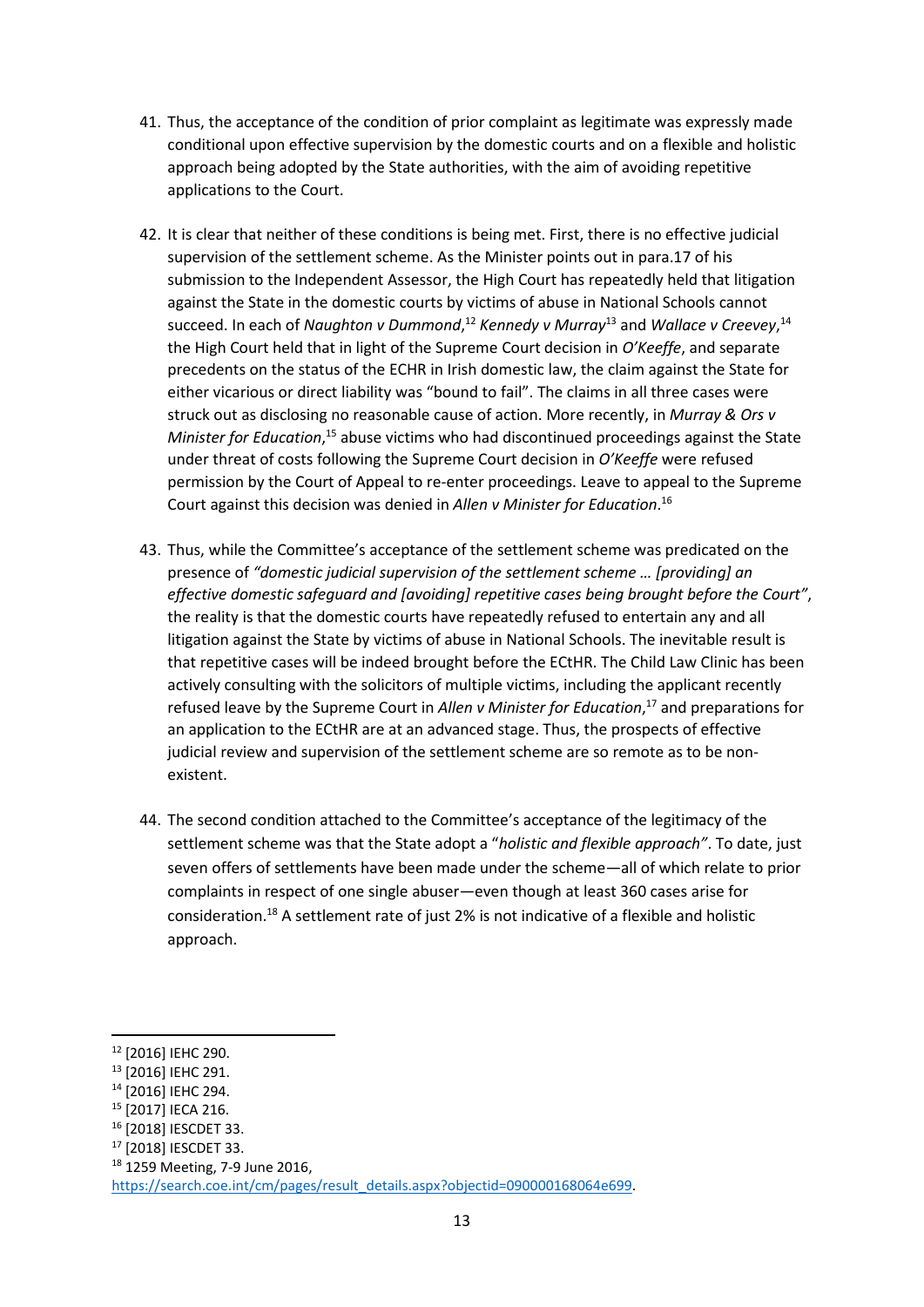- 45. The reason for the derisory settlement rate is that it is virtually impossible for most applicants to prove the existence of a prior complaint against their abuser. As demonstrated in Part V above, international research demonstrates that in most cases, a prior complaint is highly unlikely to have been made to begin with; and even in the rare cases where a prior complaint was made, there is unlikely to be accessible evidence available of such a complaint. In *O'Keeffe*, it was accepted that no State authorities were aware that a complaint had been made against the applicant's abuser (para.15). Since the Guidance Note of 6 May 1970 directed complaints to school managers and away from the State authorities (para.163), it is fair to assume that the same situation would apply to most complaints. If State authorities are not aware of a particular complaint due to the failure of a school manager to act upon it, it must be questioned how anyone else—and particularly a child could be aware of that same complaint, or be in a position to provide proof as to its occurrence. The accessibility of evidence of complaints is further hindered by the fact that the State Claims Agency is not in a position to compel the production of records by school authorities for the purposes of assessing applications for settlements (a weakness built into the settlement scheme by the State, which now seeks to benefit from that weakness).
- 46. The requirement to demonstrate prior complaint is a key reason why so few applications have thus far been made to the redress scheme. Potential applicants who cannot prove prior complaint have simply not been applying, because they know that their application will fail. They have no remedy available to them via the either redress scheme or (as demonstrated earlier) via the courts. Their only remaining course of action is an application to the ECtHR.
- 47. In this regard, it should be noted that the Convention does not require applicants to exhaust domestic remedies which have no prospect of success (see, inter alia, *A, B and C v Ireland*, Application No. 25579/05, Judgment of 16 December 2010 (Grand Chamber) at para.149). Since the majority of victims have no prospect of success in either the domestic courts or in the redress scheme, they are free to apply directly to the ECtHR. Accordingly, the redress scheme, coupled with judicial supervision, will not act to prevent repetitive cases coming before the Court.
- 48. Since neither of the conditions that were attached to the Committee's acceptance of the legitimacy of the settlement scheme are being met, both the Child Law Clinic and the IHREC have requested that the Committee exercise its discretion under Rule 10(1) to refer the matter to the ECtHR for an interpretive ruling clarifying whether it is necessary to demonstrate the existence of a prior complaint which was not acted upon in order for a case to come within the terms of the *O'Keeffe* decision. This request has not yet been considered. Until such time as it has been, or until a subsequent application comes before the Court (as seems highly likely at this time), the issue has not yet been settled as a matter of ECHR law. The Committee's initial acceptance of the scheme, tainted as it is by significant legal and factual error, is not determinative of the matter.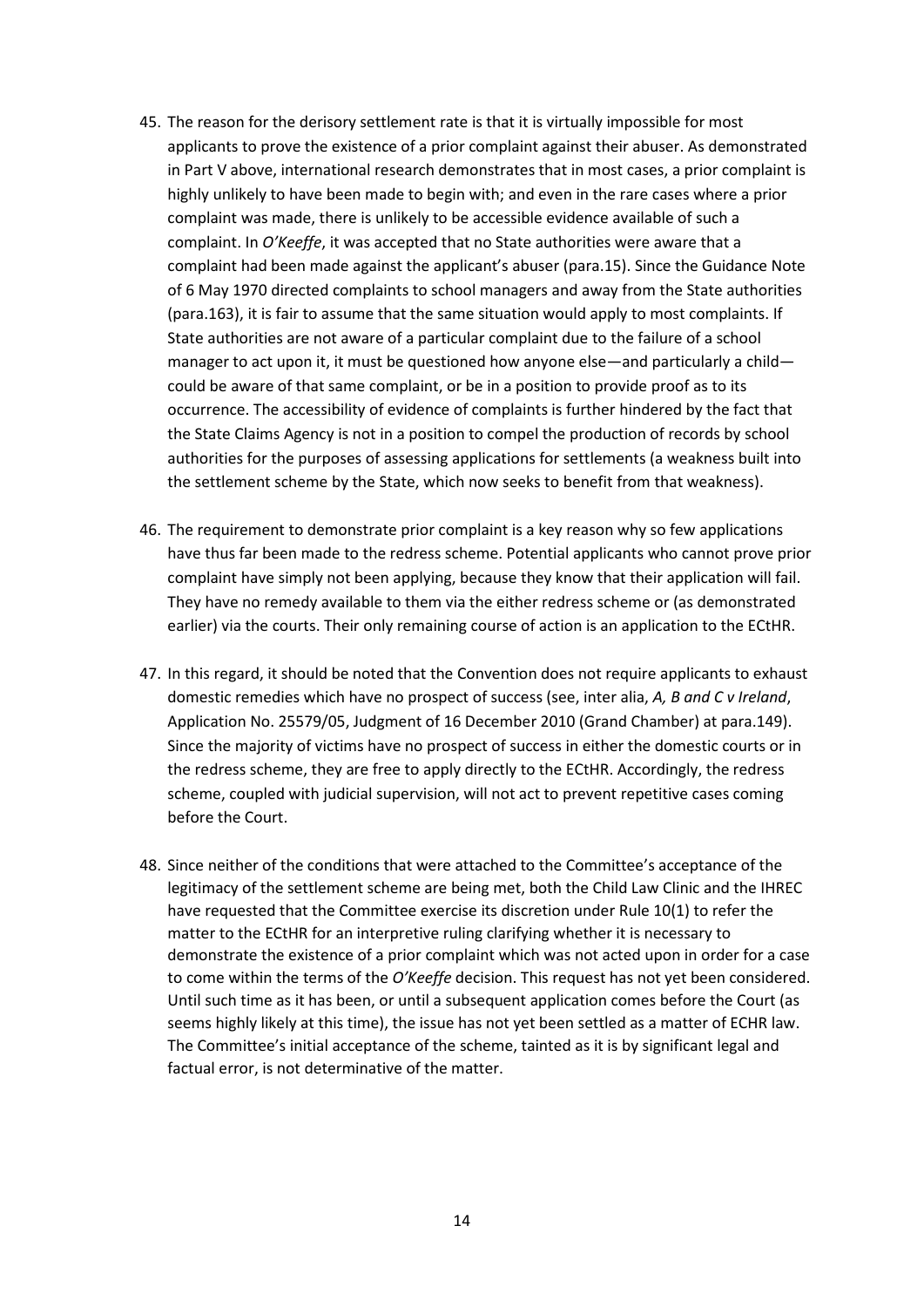## **VII. "Contrary to all ECHR authority"**

- 49. At para.22 of his submission, the Minster states that the submission made by the Child Law Clinic to the Committee of Minsters that the failings identified in *O'Keeffe* were systemic in nature and not limited to the particular circumstances in Dunderrow is "contrary to all ECHR authority". It is striking that the Minister's submission (which, according to its cover letter, was prepared *"with the advice and assistance of the Attorney General and senior counsel"*) does not cite a single ECHR authority in support of this sweeping contention. If indeed the Child Law Clinic's submissions are "contrary to all ECHR authority", it should be a simple matter to cite such authority.
- 50. The Court did not refer to other victims because other victims were not before the Court. This does not mean that the judgment has no implications for other victims: hence the establishment of the settlement scheme administered by the State Claims Agency. It is a fundamental principle underpinning the Convention that similarly situated victims must be afforded redress. This is what the system of "general measures of implementation" is premised on—i.e. State are obliged to respond not just to the judgment's impacts on the applicant, but to its impact on any similarly situated individuals, so as to prevent repeat violations and repetitive cases coming before the Court. As noted in the Council of Europe's *Guide to the Execution of Judgments*:

*"…'it is inevitable that the Court's decision will have effects extending beyond the confines of [the] particular case, especially since the violations found stem directly from the contested provisions and not from the individual measures of implementation'. This enhanced binding effect is apparent from the obligation on the state to adopt general measures in addition to measures for the benefit of the applicant."<sup>19</sup>*

51. For the reasons already outlined, all children in the primary education system are similarly situated to Louise O'Keeffe, since the State's failures were systemic in nature and not confined to failing to respond to a specific complaint. Rule 6(b)(ii) of the Rules of the Committee of Ministers for the supervision of the execution of judgments provides that general measures of implementation must both prevent new violations and put an end to existing violations. In this instance, as long as compensation is denied to individuals who were victims of sexual abuse in a National School system in which the State had failed to discharge its positive obligations under Article 3, there is a continuing violation of Articles 3 and 13 of the ECHR in respect of those individuals.

# **VII. Inequality between victims**

-

52. The condition of prior complaint creates a clear inequality between victims of sexual abuse which took place in a National School system which the Grand Chamber of the ECtHR has found to have involved an inherent risk of sexual abuse which the State took no measures whatsoever to guard against. First, it establishes a position whereby the State is liable for the abuse of some victims and not liable for the abuse of others based on the presence or absence of an arbitrary condition which would have made no difference to the course of

<sup>19</sup> Council of Europe, *The execution of judgments of the European Court of Human Rights*, pp.7-8, available at https://www.echr.coe.int/LibraryDocs/DG2/HRFILES/DG2-EN-HRFILES-19(2008).pdf.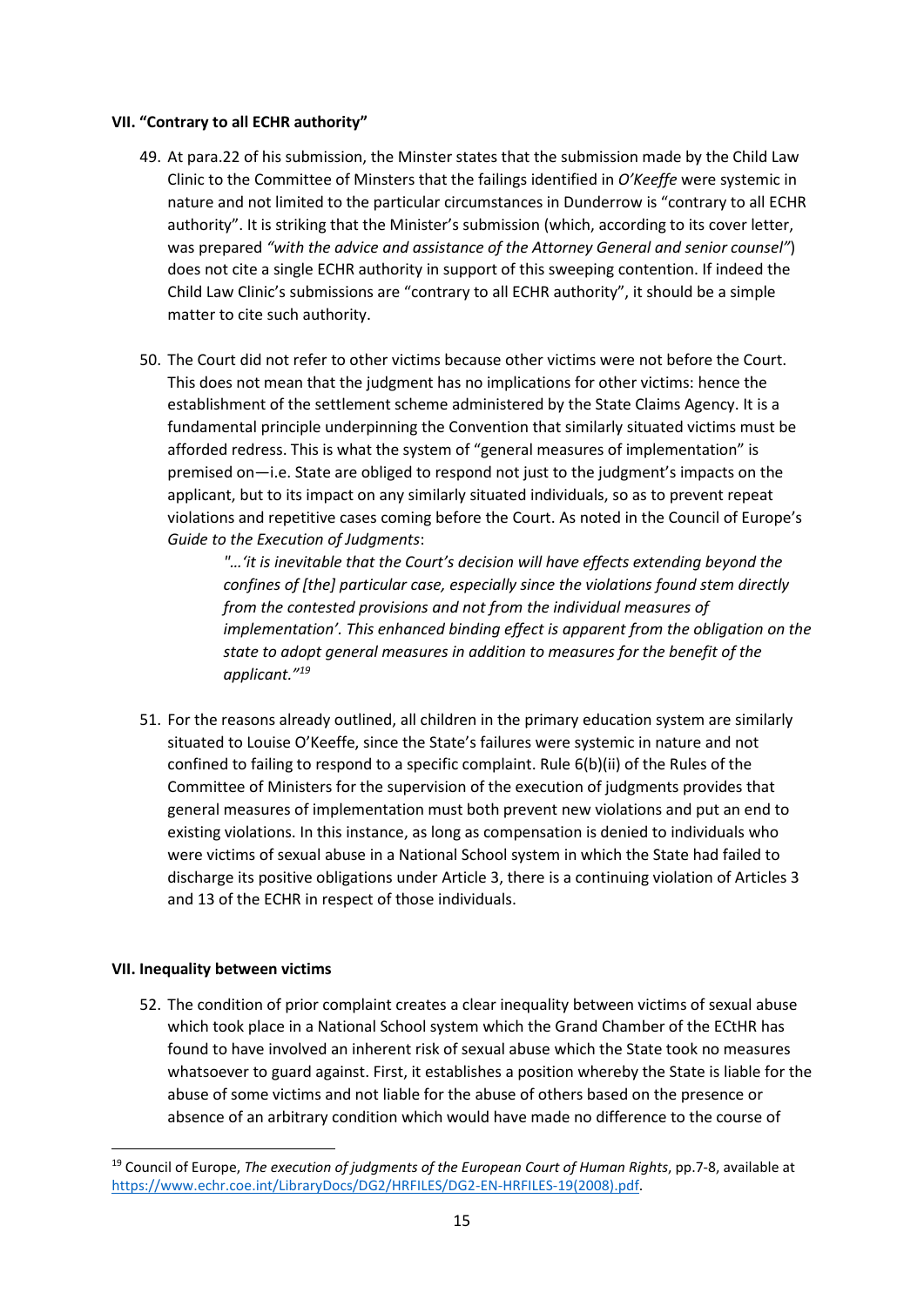events either way, given the State's wilful blindness towards child protection matters in National Schools.

53. Second, and more disturbingly, it establishes a position where—by definition—the State can never be found to share any blame for the first act of abuse committed by any particular abuser, no matter how comprehensively it had abdicated its responsibility to protect children in that particular school. In essence, this is a free pass for first offences. It is a grotesque echo of the old and long-discredited "free bite" rule. It is impossible to reconcile this position with a judgment that found that protecting children from sexual abuse was an "inherent obligation" of the State which was of "acute importance in a primary education context" and which "was not fulfilled when the Irish State … continued to entrust the management of the primary education of the vast majority of young Irish children to non-State actors (National Schools), without putting in place any mechanism of effective State control against the risks of such abuse occurring" (para.168 of *O'Keeffe*).

#### **VIII. Substantive versus procedural violations**

- 54. A violation of Article 3 of the ECHR can take the form of either a substantive violation (in which the State bears direct or indirect responsibility for the infliction of inhuman and degrading treatment), or a procedural violation (in which the State bears no responsibility for the treatment itself but has failed to investigate a complaint of such treatment).
- 55. A substantive violation occurs either where a State has directly inflicted inhuman and degrading treatment on an individual (breach of negative obligations) or, as in *O'Keeffe* where a State fails to take measures to prevent inhuman and degrading treatment being inflicted by private actors (breach of positive obligations).
- 56. By contrast, procedural violations occur where the State fails to investigate a complaint of inhuman and degrading treatment (whether inflicted by an agent of the State or by a private actor).
- 57. In the context of abuse against children, the leading case on the procedural obligations arising under Article 3 is *CAS and CS v Romania* (26692/05, March 20, 2012), which concerned an investigation into an allegation of repeated serious and violent sexual abuse of a seven year-old boy. The Court set out the key principles as follows:

*"… the absence of any direct State responsibility for acts of violence that meet the condition of severity such as to engage Article 3 of the Convention does not absolve the State from all obligations under this provision. In such cases, Article 3 requires that the authorities conduct an effective official investigation into the alleged illtreatment even if such treatment has been inflicted by private individuals … Even though the scope of the State's positive obligations might differ between cases where treatment contrary to Article 3 has been inflicted through the involvement of State agents and cases where violence is inflicted by private individuals, the requirements as to an official investigation are similar. For the investigation to be regarded as "effective", it should in principle be capable of leading to the establishment of the facts of the case and to the identification and punishment of those responsible. This is not an obligation of result, but one of means. The*